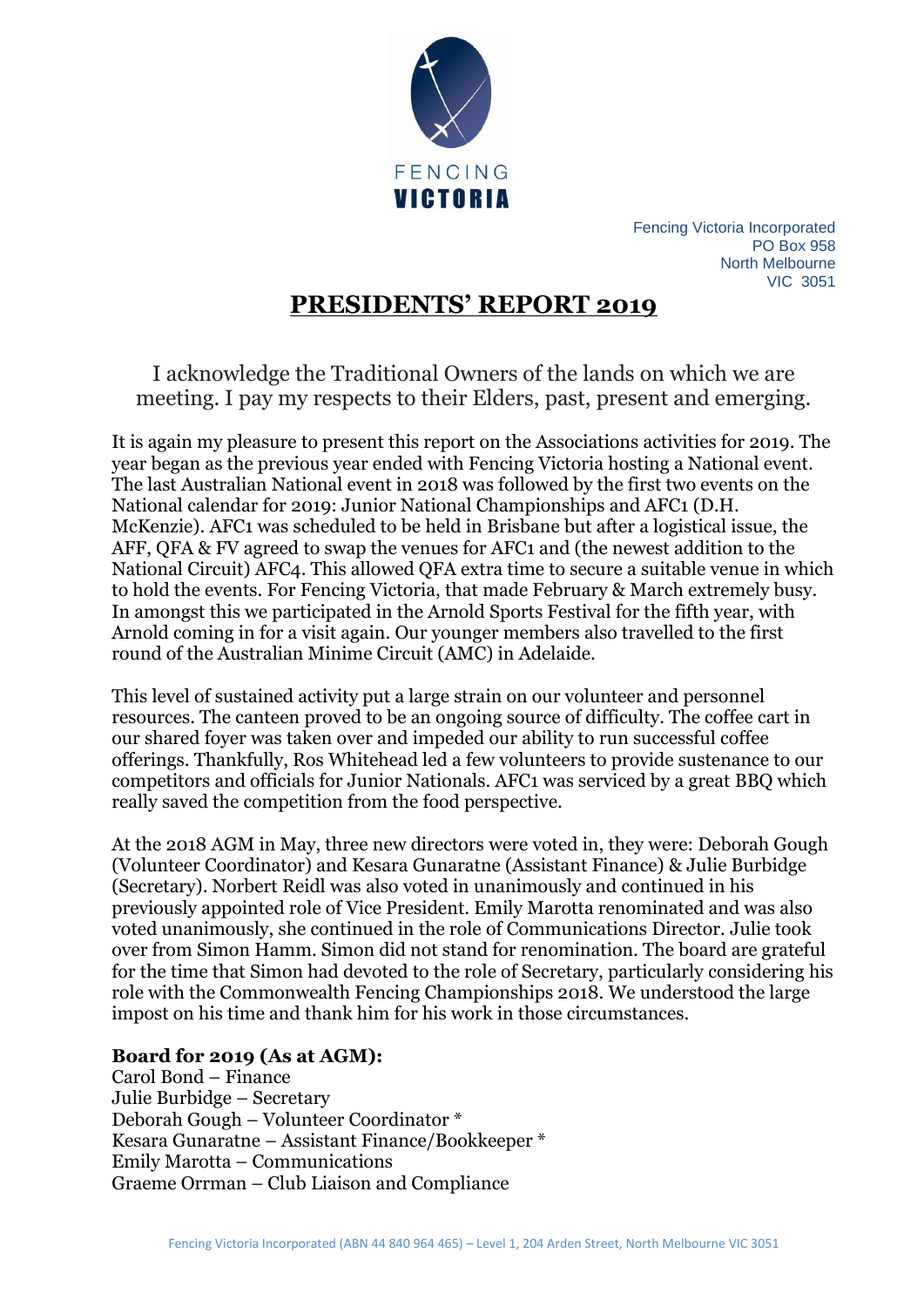Norbert Reidl – Vice President Kayt Spano - President

\*Sadly, Deborah resigned due to external pressures and personal increased workload. Kesara was unable to fulfill her duties as a Director and her tenure was cut short.

The Fencing Victoria Vice President and Board called a Special General Meeting, the sole purpose of this was to extend my tenure on the FV Board. With the adoption of a new constitution, Directors' may only serve for 8 years, an extra year's grace was applied around the changeover from one constitution to the other. This however meant that for me to continue, an SGM had to be held. The resolution of that meeting extended my tenure for 2 more years.

From a governance perspective, the current directors have all completed an introductory governance course and any newly elected directors will also do this course as part of their induction process. We are continuing to forge ahead with updating policies and strategy for the continued sustainable growth of the sport of fencing in Victoria. I completed the Company Director's Course with the Australian Institute of Company Directors and am planning to continue to study in 2020, concentrating on areas relevant to the betterment of the Association.

Fencing Victoria has met all its compliance regulations and have met and exceeded the mandated quota for female representation on boards (as required by Sport and Recreation Victoria).I am also very pleased that FV is continuing to work closely with VicSport as well as the respective government departments, including the Office for Women in Sport and Recreation. These continued associations raise the profile of our sport, assist in securing funding and continuing to build relationships and understanding of the sector, its challenges, and barriers as well as its successes. These ongoing relationships with peak bodies in the sport & recreation sector are hugely important to the continued success of sport in Victoria.

In April, our Head Directoire Technique, Jasper MacCuspie began using the Fencing Time Live website for our competition results. This allows more people to keep abreast of the competitions in real time and then have access to the results. This has proven to be a very handy resource for our members.

The next series of events was the schools league epee. This continues to grow at a rate of 10% per annum, with more schools joining and more school aged fencers from clubs seizing the opportunity to compete regularly. Due to this sustained growth, we began discussions with the State Netball and Hockey Centre in order to move these competitions to the larger venue. This venue affords us the ability to expand, initially to a 20-piste area and scope to use a larger area (approx. 30-piste) in the future. We look forward to working with them more closely in 2020.

The second half of the year was personally exceedingly difficult, and I would like to thank my fellow board members and the community for the support and understanding shown to me during my bereavements.

Our JD (Joseph D'Onofrio) Challenge continued to grow and be a source of great fun and community spirit. This is the second leg of the AMC, attendance proving that kids love to travel. There was an increase in attendants from our interstate neighbours with a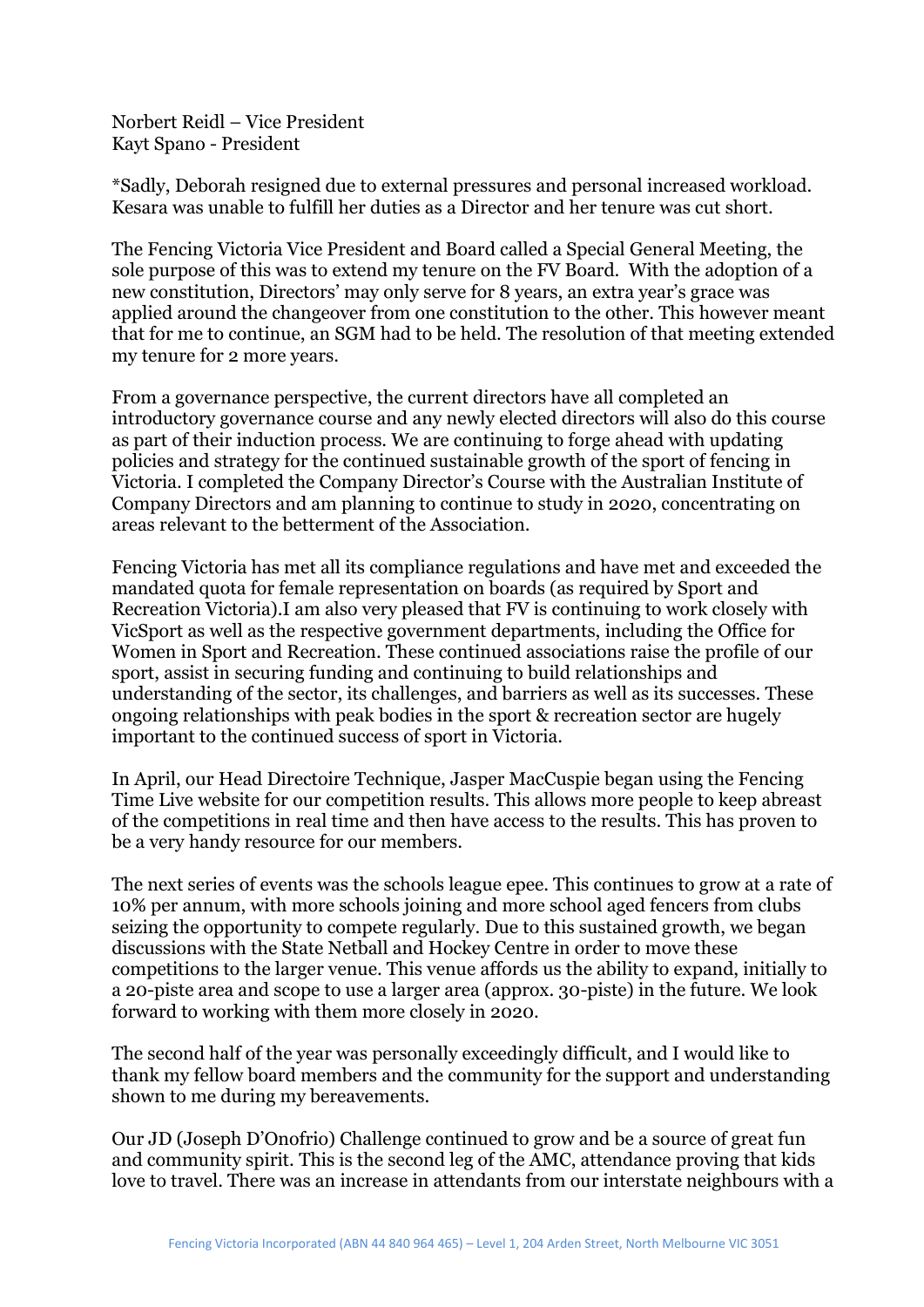total of 188 entries individually. As we have done in the past, we chose to do a fundraiser to support a worthy group. In this instance, we decided to raise funds for Kids Under Cover. We raised in excess of \$1600 for this worthy local cause.

Entries for the Club Challenge were also heartening with 161 entries in one day's worth of competitions. Several our clubs have some great initiatives for participation at the younger end of the spectrum and the numbers at competitions reflect that.

The youngest fencers travelled to Sydney for the Koala & Friendship cups as last of the AMC competitions for the year. Again, our young ones were active and supportive of each other, some making friends for the first time, others continuing to cement those relationships formed through travelling for specific events, like this circuit.

Victorian notable results: In total (u15, u17, u20, u23, Open, Veteran) 16 Individual Titles 13 Team titles (Inc Blacklords winning the Club Teams) 85 Podium presentations (inc: 2 Open Sabre Teams at Open National Championships, Men's for the first time in over a decade) U23 Men's Epee also had a clean sweep with the Top 4 all from Victoria.

Our membership platform was changed by SportsTG to the new GameDay platform. Robyn Hunter in her newly created Operations Manager role worked tirelessly to do the changeover. This was not the smooth transition we were promised and has generated not only a lot of work, but also the uptake of GameDay by the clubs was not as strong as with the previous system. This has also skewed our membership statistics as our capture was not as high as the preceding year.

## **2019 memberships & squad activities:**

752 Club/School Affiliated 133 Full Junior Affiliation 104 Full Adult Affiliation 58 Coach There were approx. 238 Schools League (Epee) participants.

We also began a Sabre Squad early in the year. The AFF transferred the running of Foil Squad back to us at the beginning of Q4 (October):

## **Sabre Introductory Sessions.**

Throughout the year 21 people tried the Introductory Sabre Sessions a total of 82 Individual sessions were paid for and one (AFT) member paying for a Full Quarter of sessions in Q4 10 fencers also attended the Special Sabre Night in November

## **Epee Squad** - Averages for 2019

1 Session per week - Average 8

2 Sessions per week - Average 4 (non- AFT/AFS) + 10 AFT/AFS Fencers (2 sessions per  $week) = 14$ 

Plus, a total of 87 Individual sessions paid for by Victorians and 10 paid for by Non-Victoria Fencers - Averages 25 Individual Sessions per quarter